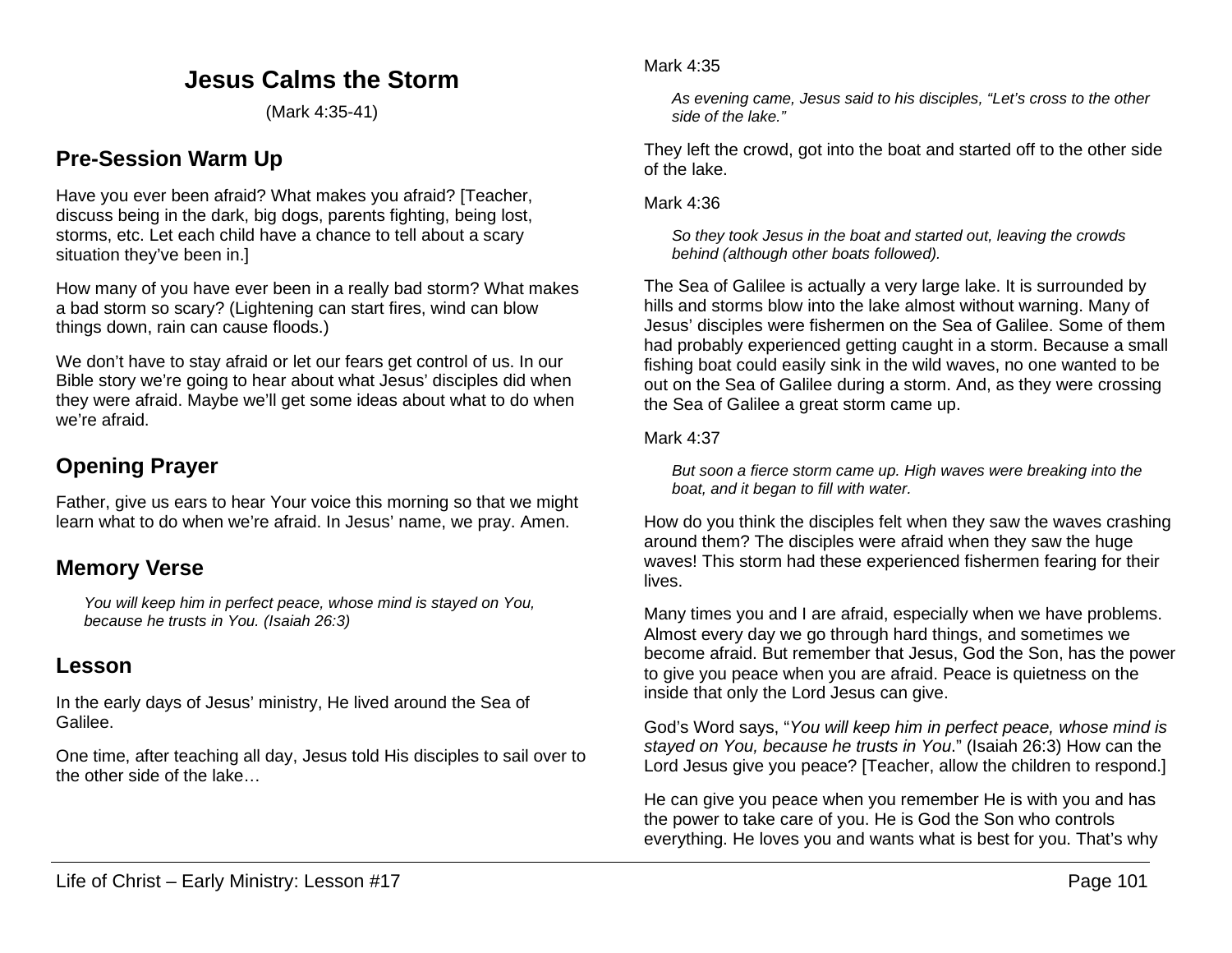you can trust Him. You don't have to be afraid in the midst of the storms of life.

But the disciples were afraid as they saw the huge waves coming in over the sides of the boat. As the waves threatened to swamp the ship, Jesus slept soundly in the back of the boat!

#### Mark 4:38

*Jesus was sleeping at the back of the boat with his head on a cushion. The disciples woke him up, shouting, "Teacher, don't you care that we're going to drown?"*

How could Jesus sleep in such a storm? (Either He was completely exhausted, or He had complete faith that God would take care of Him.)

The disciples woke Jesus, crying, "Don't you care if we drown?" Jesus cares for us so much He came from heaven to die on a cross, giving His life blood so you and I could have our sins forgiven. He took the punishment we deserved for sin. He loves you and me more than we can imagine. Yes, Jesus cared about His disciples very much!

#### Mark 4:39

*When Jesus woke up, he rebuked the wind and said to the waves, "Silence! Be still!" Suddenly the wind stopped, and there was a great calm.*

How could He do that? (Jesus is God the Son. He can do anything.) How would you have felt if you had been in the boat when Jesus stopped the terrible storm?

Jesus rebuked the disciples for their lack of faith.

#### Mark 4:40

*Then he asked them, "Why are you afraid? Do you still have no faith?"*

Jesus was more disappointed than He was angry. He had hoped they would have trusted Him more. But their fear showed Him their lack of

faith in Him. When they saw what Jesus had done, the disciples felt the terror of being in the presence of God.

Mark 4:41

*The disciples were absolutely terrified. "Who is this man?" they asked each other. "Even the wind and waves obey him!"*

Now the disciples were more afraid of Jesus than they were of the storm.

The disciples had been with the Lord Jesus for some time now. They had seen Jesus' power over sickness time after time, but this time Jesus stopped a terrible storm with just a few words! But they still didn't realize He was God in a human body. He is the mighty One, the creator of the universe. He has all power and all wisdom and all knowledge. And He loves you with His everlasting love.

He can be with you every minute of every day. In fact, the Lord Jesus promises, *"I am with you always*" (Matthew 28:20). You don't have to be afraid because you can trust Him to take care of you. And He has all power to protect you in any type of situation. You don't have to worry or be afraid. When you are afraid, you can tell Him how you feel and ask Him to take care of the problem. He will help you be calm and quiet on the inside. Isn't it wonderful to know that He can do anything! The wind and sea became completely calm because of Jesus' power.

This week if you are afraid, remember our memory verse. Say it out loud and think about what it means. Will you remember Jesus is so powerful He can take care of everything - even the problem that's causing you to be afraid? Will you talk to Him about it and ask Him to give you His peace - quietness on the inside? Will you trust the Lord to see you through the storms of life?

# **Closing Prayer**

Dear Jesus, we know that You can do anything. Thank You for using Your power to help us. We know we can trust You for help when we are scared. In Jesus' name, we pray. Amen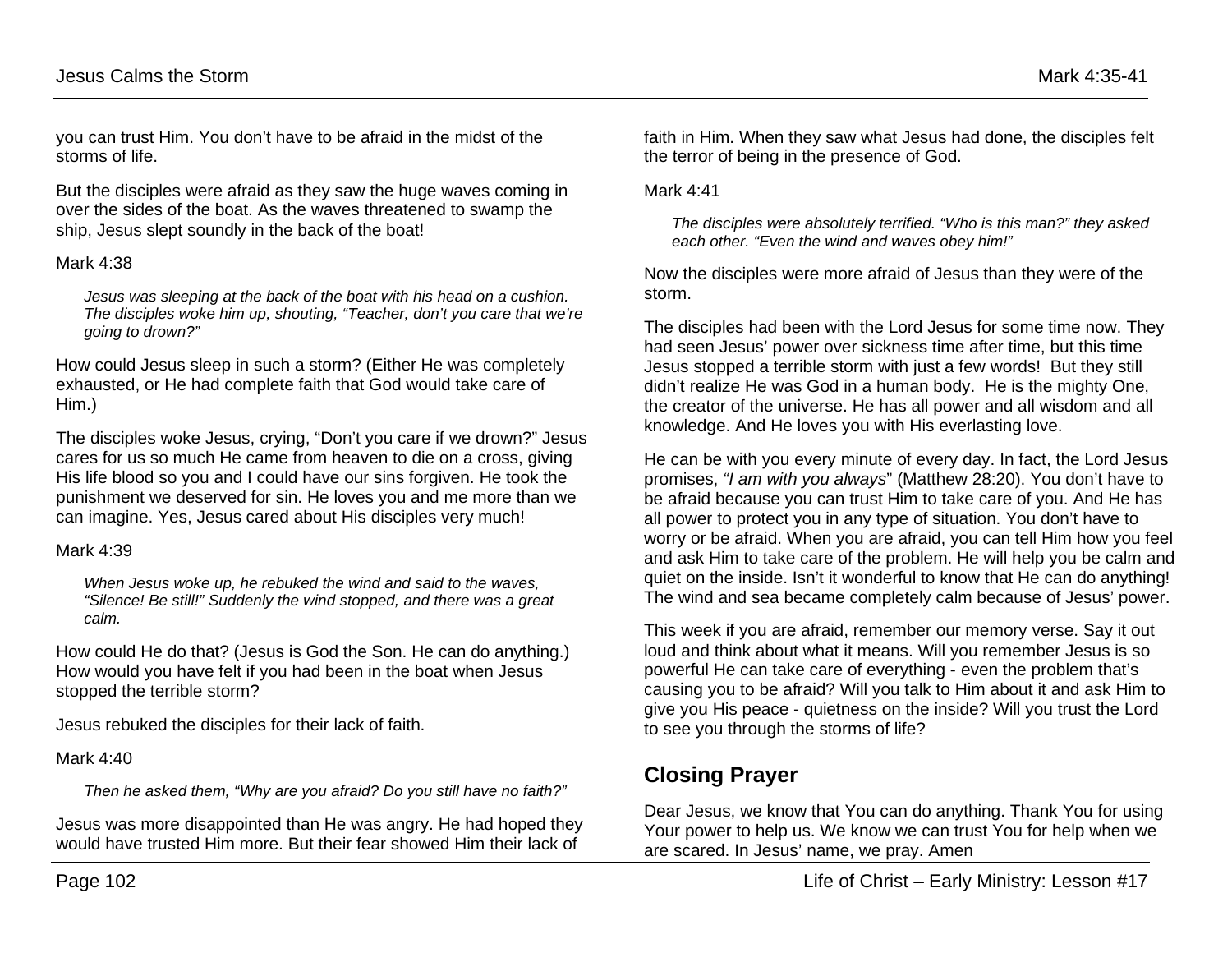# **Learning Activities**

### **Craft Corner**

Make paper boats. (There are many patterns and instructions available on the internet.)

### **Game Center**

#### *Storms in Life*

Draw some big waves on the white board. These are problems or things you're afraid of. Ask the kids to name a "storm" in their life - something they are afraid of or a problem that is worrying them. (For example, someone who has been making them upset, an illness or health problem, or someone they love is having problems at school or home.) On each wave, write a way in which Jesus can help you. *(Jesus loves us, hears our prayers, gives us courage, helps us to know how to handle our problems, gives us people to talk to, gives us activities and objects that comfort us).*

#### *Drama*

Assign parts of the story to different students. Create a boat area and put on costumes. Have some students be waves and the storm (waving cloth, blowing with fans, sprinkling water). Do a dry-run. Walk the students through the basic story outline, discussing scenes, setting, how to say their lines. Then see if the group can do the drama without your help. Then interview the characters asking them such as, "Why they were acting like that, etc."

Or, use the following review questions in a game of your choice:

1. What is the name of the lake where Jesus lived? (The Sea of Galilee.)

- 2. What happened while Jesus and His disciples were sailing over to the other side of the lake? (A great windstorm arose and the waves were coming into the boat.)
- 3. What was Jesus doing while the waves were threatening to swamp the ship? (He was sleeping soundly in the back of the boat.)
- 4. How could Jesus sleep in such a storm? (Either He was completely exhausted, or He had complete faith that the Father would take care of them.)
- 5. Why were the disciples afraid if Jesus was calm? (They knew that storms are dangerous and they didn't have faith in Jesus.)
- 6. When the disciples found Jesus asleep on a pillow, what did they say to Jesus? ("*Don't you care if we drown*?")
- 7. How did Jesus calm the storm? (He spoke and said, "*Peace be still*.")
- 8. How would you have felt if you had been in the boat when Jesus stopped the terrible storm?
- 9. Why was Jesus disappointed that the disciples were so afraid of the storm? (It showed their lack of faith in Him.)
- 10. What did the disciples fear even more than the storm? (When they saw that Jesus could stop a storm just by speaking a few words, they realized He had power even over the forces of nature. They wondered what power He did have and where He got it from.)
- 11. What is peace? (Quietness on the inside; in our hearts.)
- 12. What do you do when you are afraid? Who do you talk with? (We are all afraid at times, but remember that Jesus is always with us.)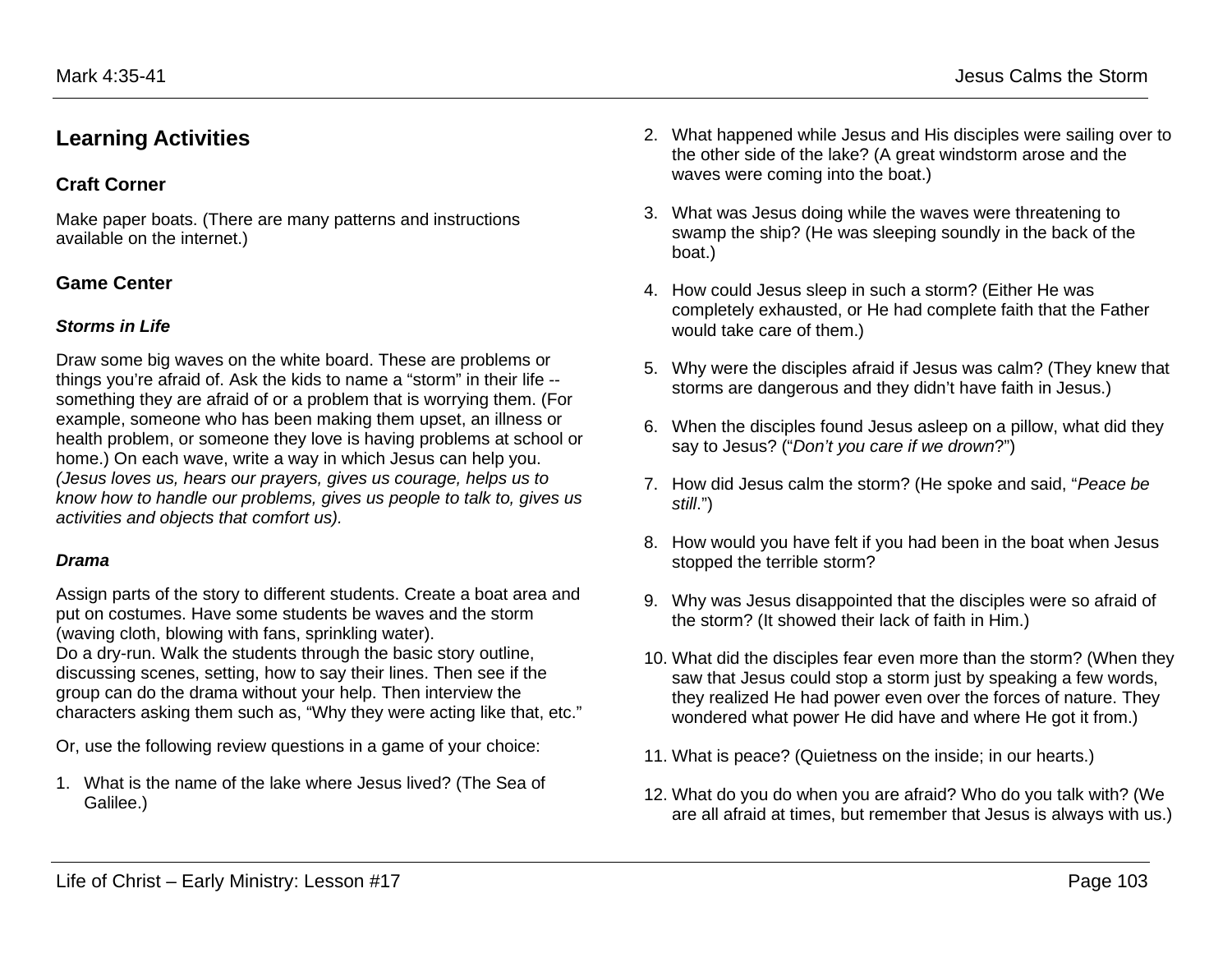- 13. How can the Lord Jesus give you peace when you are in the middle of the storms of life? (Remember that He is with you and is powerful enough to control everything in life.)
- 14. What can you do to depend on God's help during hard times? How has God helped you or your family in the past? How do you need God's help today?